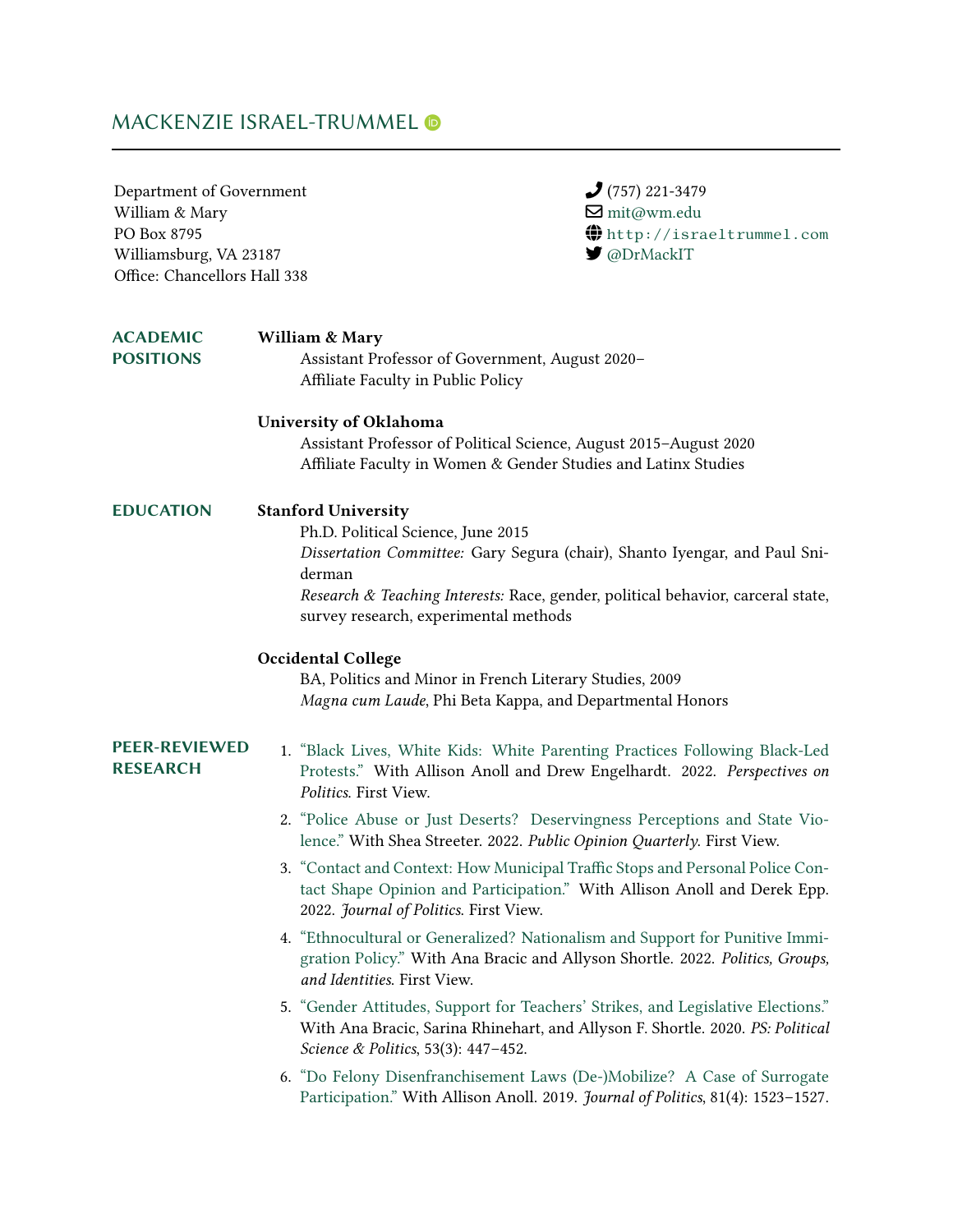|                                                  | 7. "Is Sexism for White People? Gender Stereotypes, Race, and the 2016 Pres-<br>idential Election." With Ana Bracic and Allyson F. Shortle. 2019. Political<br>Behavior, 41(2): 281-307.               |
|--------------------------------------------------|--------------------------------------------------------------------------------------------------------------------------------------------------------------------------------------------------------|
|                                                  | 8. "Does Shared Social Disadvantage Cause Black-Latino Political Commonal-<br>ity?" With Ariela Schachter. 2019. Journal of Experimental Political Science,<br>$6(1): 43-52.$                          |
|                                                  | 9. "Exit Polling: Field Research and Pedagogical Benefits of Community Engage-<br>ment." With Ana Bracic and Allyson F. Shortle. 2017. Oklahoma Politics, 27:<br>$27 - 54.$                            |
|                                                  | 10. "The Double-Edged Sword of Disaster Volunteerism: A Study of New Orleans<br>Rebirth Movement Participants." With Caroline Heldman. 2012. Journal of<br>Political Science Education, 8(4): 311-332. |
| <b>RESEARCH</b><br><b>UNDER</b><br><b>REVIEW</b> | "Because He is Gay': How Race, Gender, and Sexuality Shape Judicial Legitimacy."<br>With Ana Bracic, Tyler Johnson, Kathleen Tipler. (revised & resubmitted at Journal<br>of Politics)                 |
| <b>WORKS IN</b><br><b>PROGRESS</b>               | "From Protest to Parenting: How Black Lives Matter Shaped White Race Socializa-<br>tion." With Allison Anoll and Drew Engelhardt. Presented at MPSA 2022.                                              |
|                                                  | "Mobilizing Fears: Perceptions of Deportation Risk and Political Participation in<br>2016." With Allyson Shortle and Ana Bracic.<br>*Best Paper Award on Latina/Latino Politics, WPSA, 2017*           |
|                                                  | "Perspective-Taking Promotes Support for Releasing Inmates in a Public Health Cri-<br>sis." Presented at MPSA 2022.                                                                                    |
|                                                  | "The Continuing Link between Racial Attitudes and Punishment in the Time of<br>Opioids." With Allyson Shortle. Presented at McCourtney Institute of Democracy,<br>Penn State University.               |
|                                                  | "Experiences of Sexual Harassment, Support for the Me Too Movement, and the<br>2018 Elections." With Ana Bracic, Jessica Hayden, and Allyson Shortle.                                                  |
|                                                  | "When are Latina Candidates Disadvantaged? Mixed Findings Based on Gender and<br>Co-Ethnicity." With Allyson Shortle. Presented at WPSA 2018.                                                          |
|                                                  | "The Gendered Bounds of Racial Linked Fate." With Chaya Crowder and Dara<br>Strolovitch. Presented at SPSA 2020.                                                                                       |
| <b>PUBLIC-</b><br><b>FACING</b><br>WRITING       | "Shifting Public Opinion, But Not Mobilizing Americans: The Importance of Mu-<br>nicipal Policing Practices." April 2022. JOP Blog.                                                                    |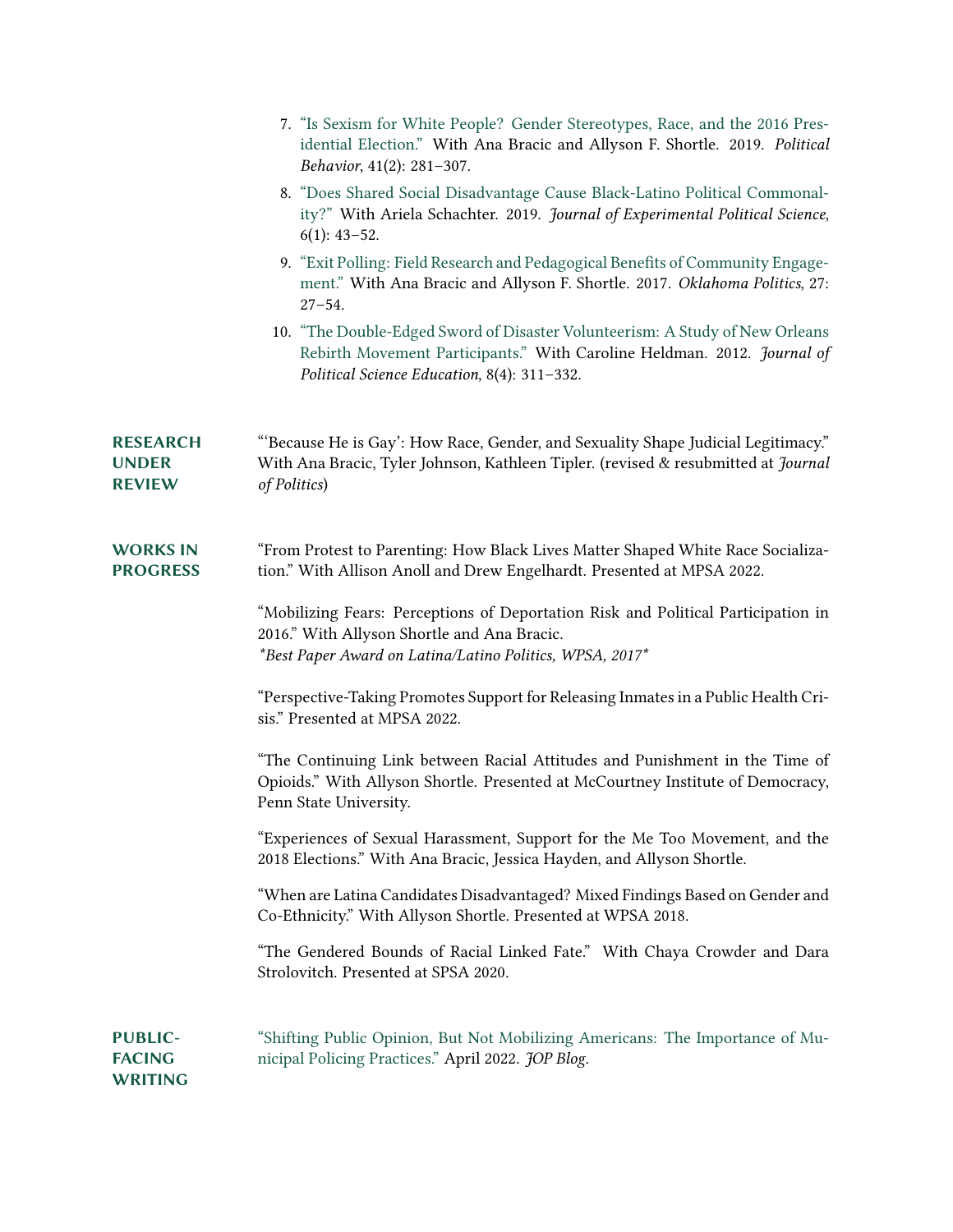|                                      | "Impact of Perspective-Taking Exercises on Mobilizing for the Release of Inmates<br>in a Pandemic." 20 May 2021. Items: Insights from the Social Sciences, Social Science<br>Research Council.                                                                                                                          |
|--------------------------------------|-------------------------------------------------------------------------------------------------------------------------------------------------------------------------------------------------------------------------------------------------------------------------------------------------------------------------|
|                                      | "Is Sexism for White People? Gender Stereotypes, Race, and the 2016 Presidential<br>Election." With Ana Bracic and Allyson Shortle. 26 February 2018. Political Behavior<br>Blog.                                                                                                                                       |
|                                      | "New Poll Shows that Black Voters Really Aren't 'Feeling the Bern." With Ariela<br>Schachter. 18 February 2016. Washington Post, Monkey Cage.                                                                                                                                                                           |
| <b>HONORS &amp;</b><br><b>AWARDS</b> | Charles Center Faculty-Mentored Research Incubator Award, 2022-2023<br>Provost's Summer Research Award, William & Mary, 2022 (\$4000)<br>Annual Faculty Award, Thirteen Club, William & Mary, 2021.<br>Social Science Research Council, Rapid-Response Grant on Covid-19 and the Social<br>Sciences, Fall 2020 (\$4500) |
|                                      | University of Oklahoma, Paul G. Risser Innovative Teaching Fellowship, Fall 2018<br>$(\$10,000)$                                                                                                                                                                                                                        |
|                                      | College of Arts & Sciences, Junior Faculty Fellowship, Summer 2018 (\$7,000)<br>Best Paper Award on Latina/Latino Politics, Western Political Science Association,<br>2017                                                                                                                                              |
|                                      | College of Arts & Sciences, Junior Faculty Fellowship, Summer 2016 (\$7,000)<br>College of Arts & Sciences, Funding Assistance Program Grant for research, Spring<br>2016 (\$3,000)                                                                                                                                     |
|                                      | College of Arts & Sciences, Internal Funding for OU Community Engagement Ex-<br>perimental Lab, 2015 (\$12,268)                                                                                                                                                                                                         |
|                                      | Stanford Graduate Research Opportunity Fellowship, 2012 (\$5,000)                                                                                                                                                                                                                                                       |
|                                      | Politics Student of the Year Award, Occidental College, 2009<br>Jane Jaquette Award for Service, Department of Politics, Occidental College, 2009<br>Phi Beta Kappa, 2009                                                                                                                                               |
|                                      | Pi Sigma Alpha Political Science Honor Society, 2009                                                                                                                                                                                                                                                                    |
|                                      | Mortar Board Honor Society Member, 2008                                                                                                                                                                                                                                                                                 |
|                                      | Gerken Fellow, Occidental College, 2008-2009                                                                                                                                                                                                                                                                            |
|                                      | Anderson Grant Recipient, Occidental College, 2008                                                                                                                                                                                                                                                                      |
|                                      | Occidental College Trustee Scholarship, 2005-2009<br>Occidental College National Merit Scholarship, 2005-2009                                                                                                                                                                                                           |
| <b>INVITED TALKS</b>                 | University of Pittsburgh, Department of Political Science, April 2021, virtual<br>Vanderbilt University, Research on Individuals, Politics & Society Workshop, March<br>2021, virtual                                                                                                                                   |
|                                      | Vanderbilt University, Research on Individuals, Politics & Society Workshop, April<br>2020, virtual                                                                                                                                                                                                                     |
|                                      | University of Oregon, November 2019, Eugene, OR.                                                                                                                                                                                                                                                                        |
|                                      | College of William & Mary, November 2019, Williamsburg, VA.<br>Washington University in St. Louis, Department of Sociology, October 2019, St.<br>Louis, MO.                                                                                                                                                             |
|                                      | Occidental College, April 2019, Los Angeles, CA.                                                                                                                                                                                                                                                                        |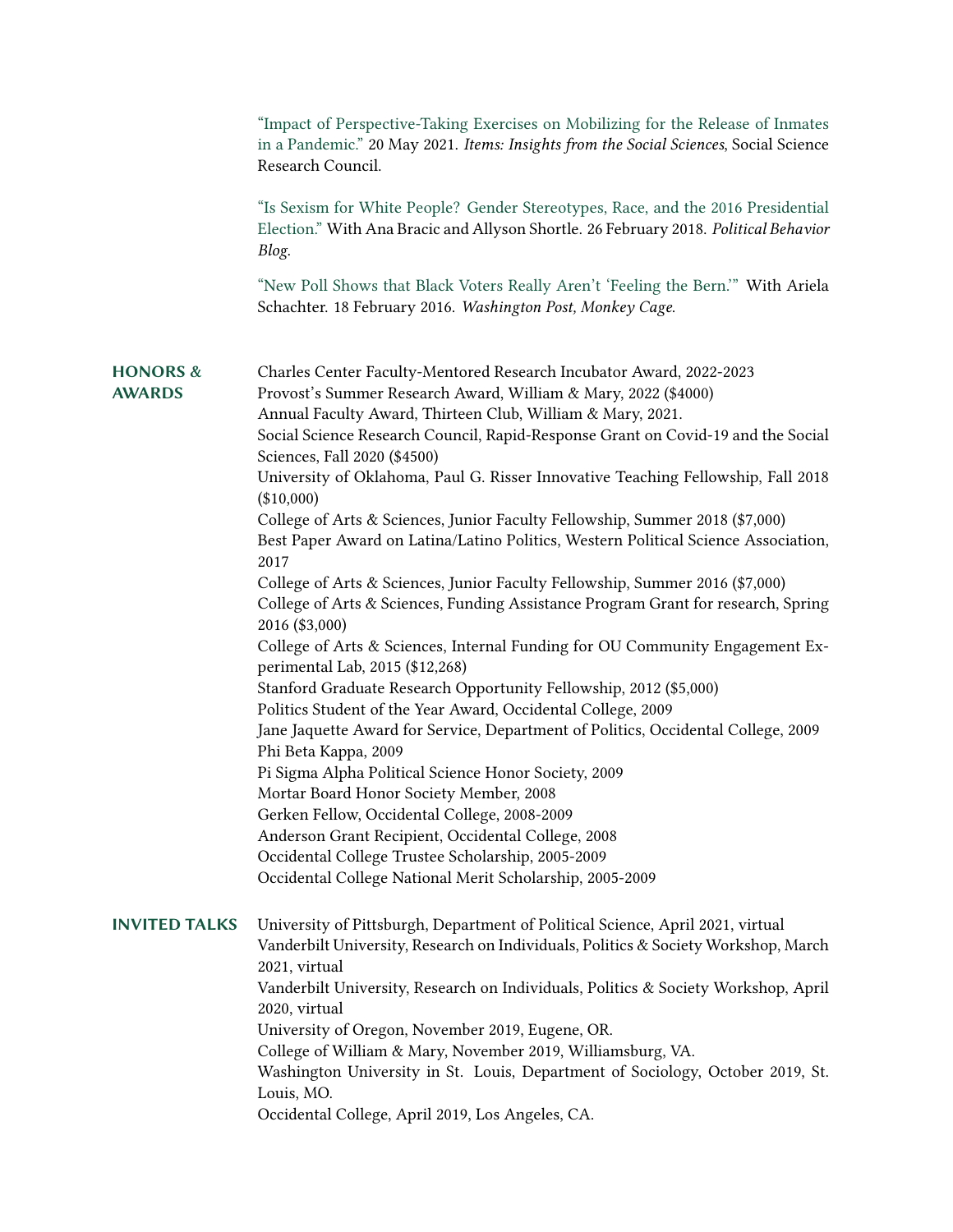|                                                       | McCourtney Institute of Democracy, Penn State University, March 2019, State Col-<br>lege, PA.<br>University of California-Los Angeles, Consortium on the 2016 Collaborative Mul-<br>tiracial Post-Election Survey, August 3-4, 2017.<br>College of William & Mary, December 2014, Williamsburg, VA.<br>University of Oklahoma, November 2014, Norman, OK.<br>Northwestern University, November 2014, Evanston, IL.<br>Sawyer Seminar Series-Department of Political Science and Center for Gender Stud-<br>ies, March 1-2, 2012, University of Chicago.                                                                                                                                                                          |
|-------------------------------------------------------|----------------------------------------------------------------------------------------------------------------------------------------------------------------------------------------------------------------------------------------------------------------------------------------------------------------------------------------------------------------------------------------------------------------------------------------------------------------------------------------------------------------------------------------------------------------------------------------------------------------------------------------------------------------------------------------------------------------------------------|
| <b>CONFERENCE</b><br><b>PRESENT-</b><br><b>ATIONS</b> | American Political Science Association: 2012, 2014, 2015, 2016, 2017, 2018, 2019,<br>2021.<br>Midwest Political Science Association: 2012, 2013, 2014, 2015, 2016, 2022<br>Western Political Science Association: 2011, 2014, 2016, 2017, 2018, 2019<br>Southern Political Science Association: 2020<br>Politics of Race, Immigration, and Ethnicity Conference: October 2013, May 2014,<br>September 2016, March 2019, October 2019<br>California-APSA Conference, UCLA: October 2012.                                                                                                                                                                                                                                          |
| <b>RESEARCH</b><br><b>EXPERIENCE</b>                  | Co-Principal Investigator, OKC Election Exit Poll, 2016 (N=1327), 2018 (N=1363)<br>Co-Founder and Faculty Advisory Board Member, Community Engagement and Ex-<br>periments Lab, University of Oklahoma<br>Contributor, Collaborative Multiracial Post-Election Survey (CMPS) 2016, 2020<br>Collaborator, Congressional Candidate Websites Archival Project with Stanford Uni-<br>versity, UC Berkeley, and Archive-It, 2014-2015<br>Researcher, Laboratory for the Study of American Values, Stanford University, 2012-<br>2013<br>Research Assistant, Prof. Gary Segura, Stanford University, 2012-2013 and Fall 2014<br>Research Assistant, American National Election Survey, 2010-2011                                       |
| <b>TEACHING</b><br><b>EXPERIENCE</b>                  | <b>College of William &amp; Mary</b><br>GOVT 150: Politics of Criminal Justice (Fall 2022)<br>GOVT 307: Political Polling and Analysis (Fall 2020, Fall 2022)<br>GOVT 394: Directed Research (Fall 2020)<br>GOVT 391: Minority Political Behavior (Spring 2021, Spring 2022)<br>Oklahoma Scholar-Leadership Enrichment Program<br>Reimagining the Carceral State, Summer 2022<br>University of Oklahoma<br>PSC 5423: Mass Politics (graduate)<br>PSC 5940: Experimental Methods (graduate)<br>PSC 1113: American Federal Government<br>PSC 2103: Politics in America<br>*Students from this course won the Joseph Crim Pray Paper Award for best<br>sophomore-level political science paper of 2015, 2016, 2017, 2018, and 2019* |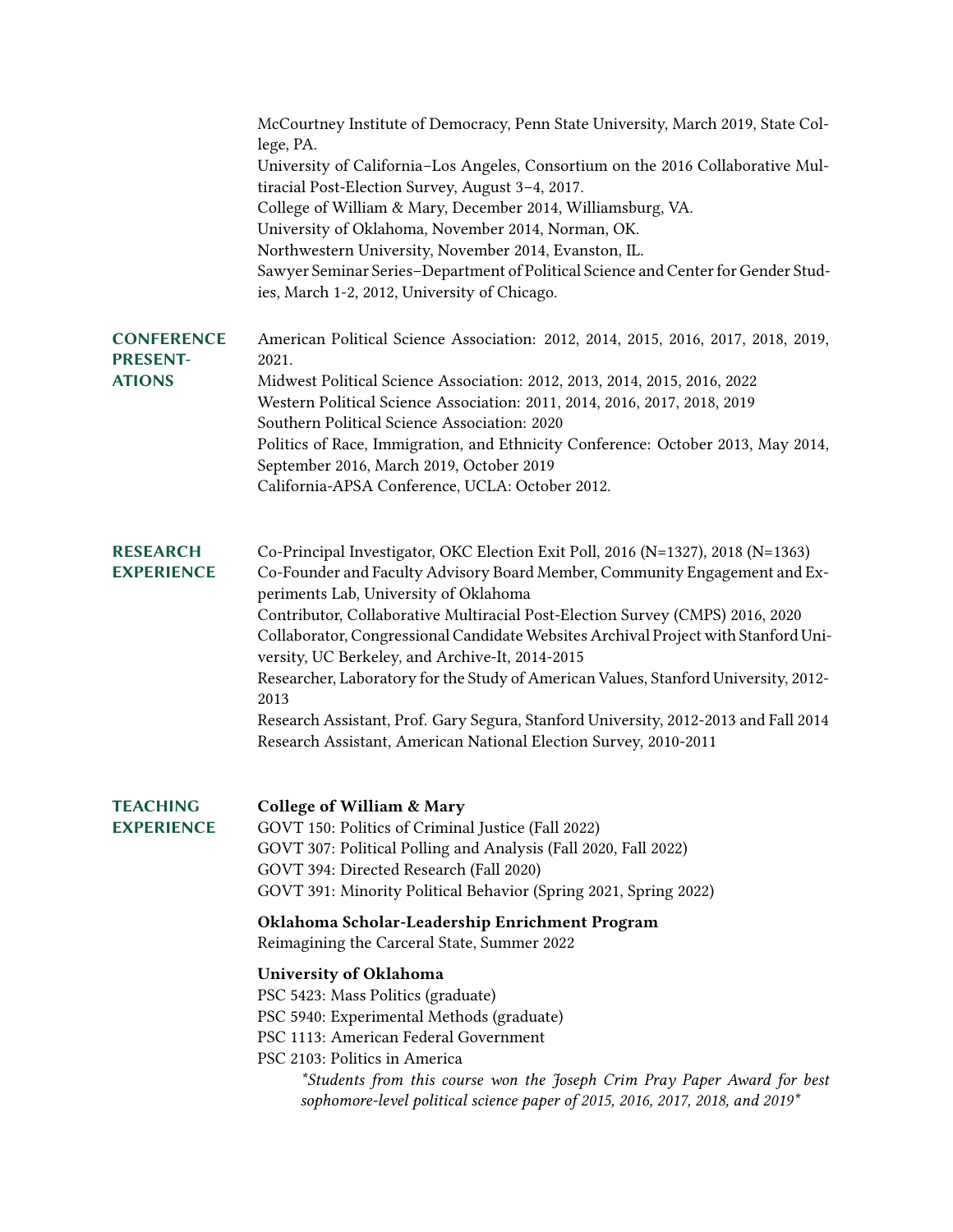### PSC 3043: Gender, Power, and Leadership

*\*Students from this course won the 2017 John W. Wood Award for the best paper in the field of American Political Theory, Political Leadership, or the Presidency and the 2019 Benson Award for the best research paper done by a Political Science undergraduate student\**

- PSC 3093: Minority Political Behavior
- PSC 3990: Election Exit Polling Practicum

### **Stanford University**

PS 223: Gender Politics in the US

### **Other Teaching**

Democracy and Incarceration. Prison University Project at San Quentin State Prison. Spring 2013. *(Co-Instructor)*

### **STUDENT Graduate Students**

**ADVISING**

Jessica Hayden, PhD 2018, Assistant Professor Western Carolina University. Sarina Rhinehart, PhD 2021, Director of Data, Oklahoma Department of Education.

### **Undergraduate Students**

Current Major Advising: Ann Duke; Emma Evans; Elizabeth Fretz; Tess Goldenthal, Adam Guerin; Kevin Lopez Pelaez; Anya Patel; Chelsea Rowell, Leana Travis Major Advising 2020-2021: 2 students Current Pre-Major Advising: 4 students Harper Tang, senior honors thesis committee member 2021-2022. Gabrielle Bozeman, senior honors thesis committee member 2021-2022. Alexandra Bongiorno, senior honors thesis committee member 2020-2021. Leslie Davis, senior honors thesis committee member 2020-2021. Public Opinion Polling (POP) Lab: Summer 2022 (3 students) Monroe First Year Summer Advising: 2021 (2 students)

## **SERVICE Professional**

Committee member, Elections, Public Opinion, and Voting Behavior Best Paper Award for APSA, Spring 2022 Chair and discussant roles at conferences: APSA, MPSA, SPSA, WPSA *Amicus curiae* in support of plaintiffs in *Jones v. DeSantis*, 2020. Reviewer: *American Journal of Political Science; American Political Science Review; Journal of Politics; British Journal of Political Science; European Political Science Review; European Journal of Political Research; Political Behavior; Political Research Quarterly; Public Opinion Quarterly; Politics, Groups, and Identities; Politics & Gender; Journal of Experimental Political Science; Journal of Race, Ethnicity, and Politics; Social Problems; International Migration Review; Public Administration; American Review of Politics; Social Science Quarterly; The Social Science Journal; Political Communication; Communication & The Public; Justice Systems Journal; Sociological Inquiry* Assistant Editor, *Political Communication*, Summer 2012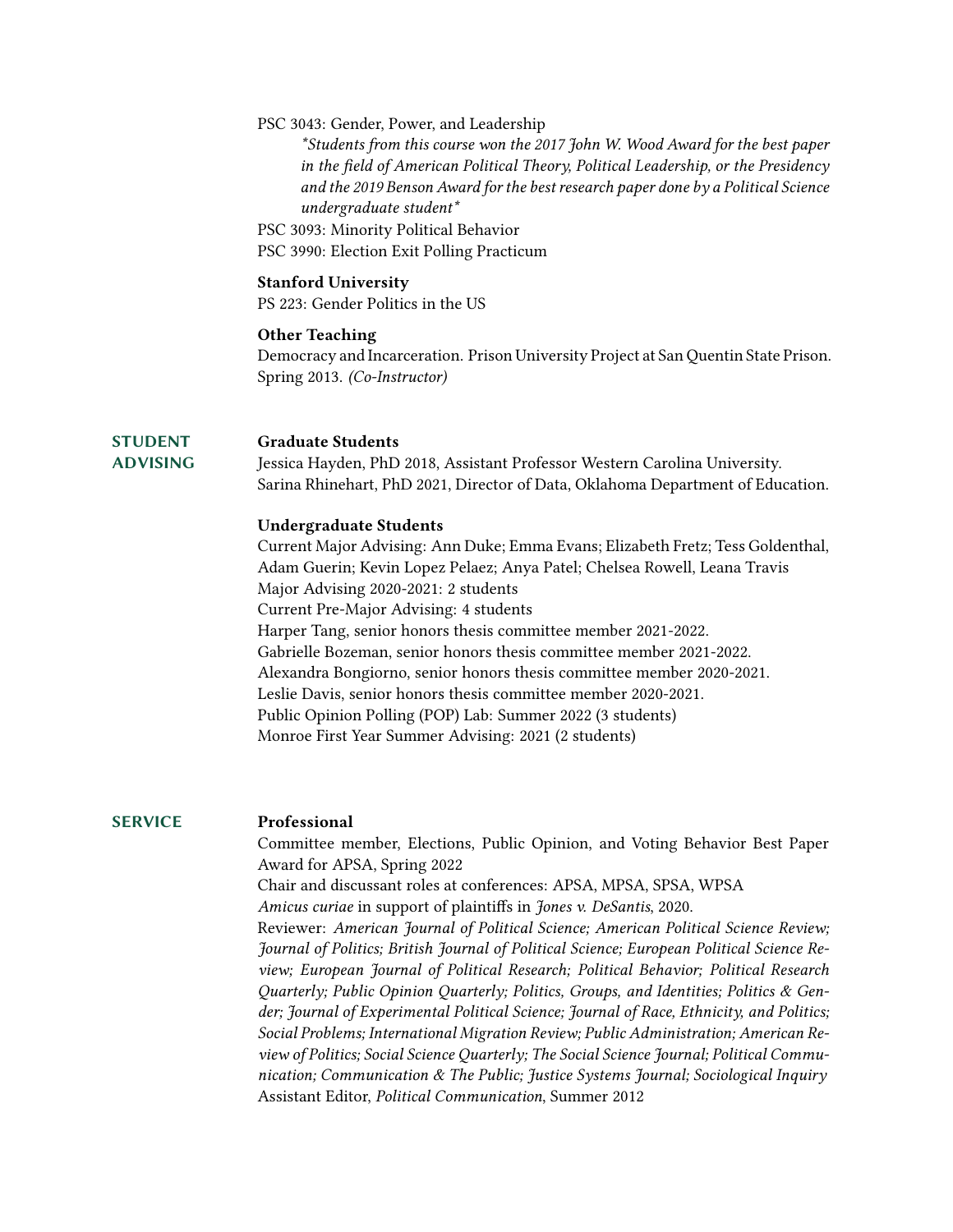Recruiter at Ralph Bunche Summer Institute, June 2012

### **William & Mary**

Committee Member, Kelso Graduate Fellowship Award Ranking Committee, Arts & Sciences, Spring 2022

Committee Member, Government Curriculum Committee, 2020-present

Committee Member, Public Policy Program Diversity, Equity & Inclusion Committee, 2022

Discussant, GRI Research in Progress Seminar, Spring 2021

Panelist, Homecoming 2020 discussion of the upcoming Presidential Election, Fall 2020

### **University of Oklahoma**

Organizer, American Politics Workshop, 2019–2020 Committee Member, Women & Gender Studies Strategic Planning Committee, Spring 2020 Selection Committee, Undergraduate Awards Committee, Political Science Department, Spring 2016–2020 Speaker, College Democrats, Spring 2020 Speaker, Gender & Justice Speaker Series, Fall 2019 Search Committee Member, Carl Albert Center and Political Science Joint Faculty Line, 2019–2020 Faculty Resource Person, Oklahoma Scholar-Leadership Enrichment Program, Spring 2019 Graduate comprehensive exam grader Independent Study Faculty Advisor, Fall 2019 Guest Speaker, N.E.W. Leadership Program, 2019 Evaluator, Action Project Presentations, N.E.W. Leadership Program, 2019 Faculty Marshal, CAS Convocation, Spring 2017, 2019 Guest Speaker, Graduate Student Lunch-n-Learn on Diversity and Inclusion in the Classroom, Political Science Department, 2019 Honors College Independent Study Faculty Advisor, Spring 2019 Search Committee Member, African American Politics Professor Search for The Clara Luper Department of African and African-American Studies, 2018–2019 Independent Study Faculty Advisor, Spring 2018 Guest Speaker, Pizza and Politics Event, 2017 Guest Speaker, Political Science Club, 2017 Guest Speaker, Graduate Student Lunch-n-Learn, Political Science Department, 2017 Committee Member, Undergraduate Studies Committee, Political Science Department, 2015–2020 Research Advisor, Carl Albert Research Fellows, Carl Albert Center, 2016-2017 Guest Speaker, Graduate Student Lunch-n-Learn, Political Science Department, 2016 Research Mentor, AP Capstone Program, 2015-2016

### **Stanford University**

Reviewer for Michelle Zimbalist Rosaldo Prize in the Social Sciences, Program in Feminist, Gender, and Sexuality Studies, Stanford University, Spring 2015 TA Training leader, Stanford University Political Science Department, Fall 2013